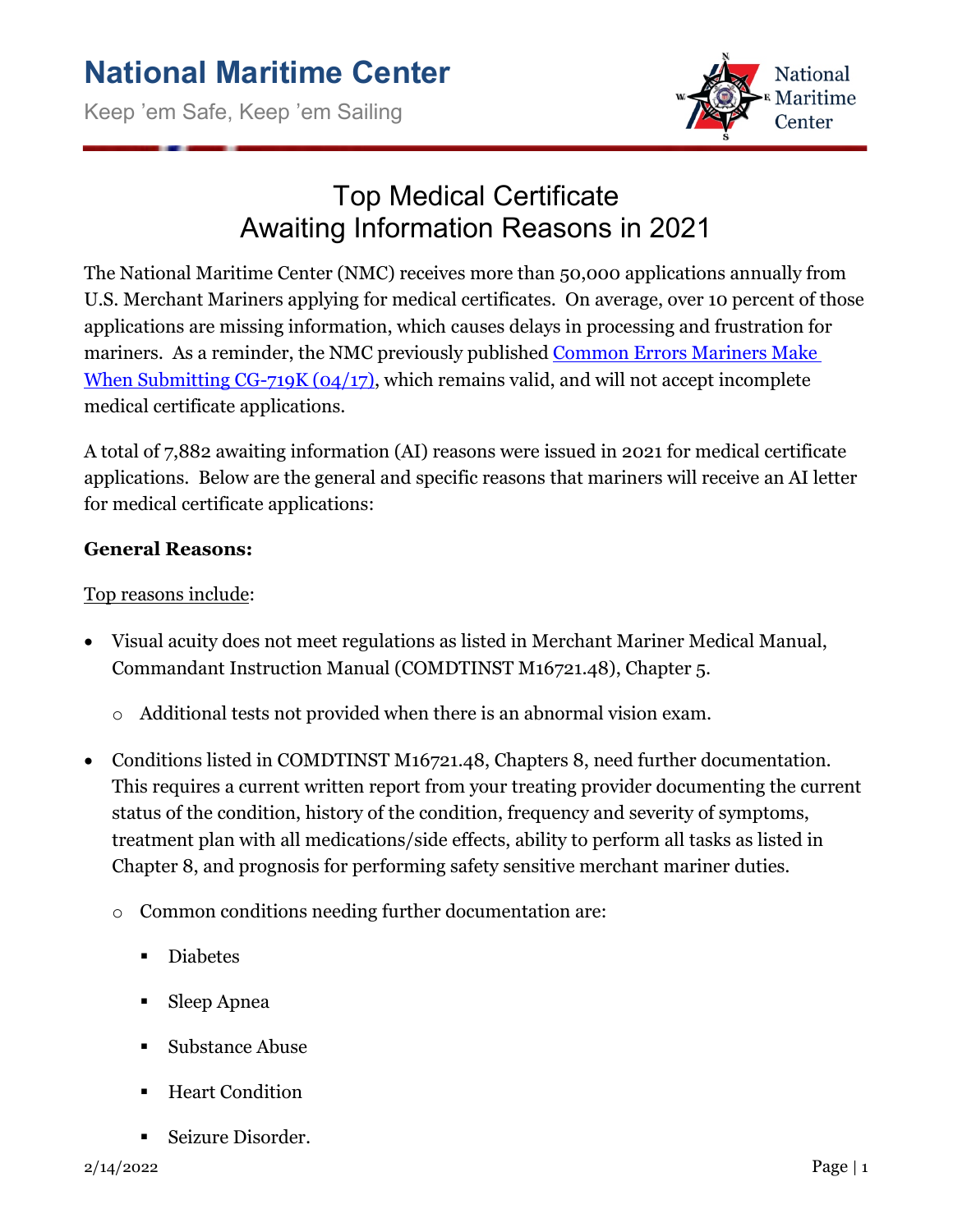Keep 'em Safe, Keep 'em Sailing



#### **Specific Reasons:**

*NOTE: All section and page information in this section is referring to form CG-719K.*

- Required tests are incompletely documented on Page 7.
- Medications/Conditions are not explained or commented on Page 5.
- Response not provided for Food Handler Certification (Section II, Page 3).
- YES or NO response not provided for each condition listed (Section III (a), Page 4).
- Incomplete details (date of onset/condition/treatment/status/limitations) of conditions identified on Page 4 (Section III (b), Page 5).
- No response or incomplete response to medication section (Section IV, Page 6).
- Missing height, weight, pulse rate, and/or blood pressure (Section V, Page 6).
- NORMAL or ABNORMAL response not provided for each system/organ identified (Section V, Page 6).
- Missing uncorrected vision (Section VI (a), Page 7).
- Uncorrected vision tests with corrective lenses (Section VI (a), Page 7).
- Missing field of vision (Section VI (a), Page 7).
- Inappropriate color vision testing method, number of errors omitted, or determination not indicated (Section VI (b), Page 7).

*NOTE: If color vision testing failed, to avoid processing delay, put handwritten note in this section that indicates the applicant's ability to distinguish red, green, blue, and yellow; and by which method.*

- Hearing not marked as normal, abnormal, or hearing aid required (Section VII, Page 7).
- Missing Physical Ability Results (Section VIII, Page 8).